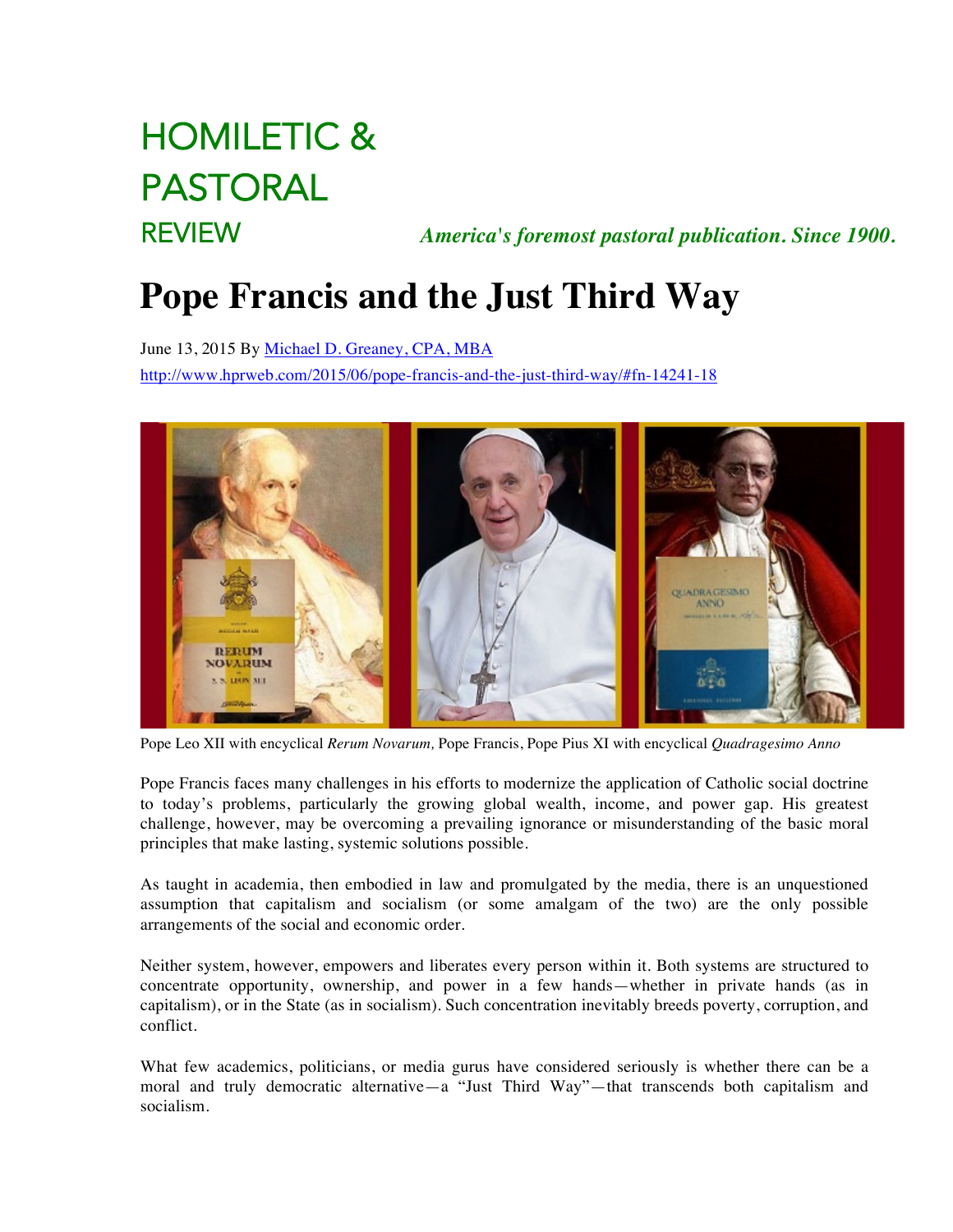If such an alternative is conceivable, what are its principles for restructuring the economic system? How could the system itself help close the wealth and income gap—without depriving anyone of their wealth and property rights? What are its means for empowering economically each person through equal opportunity, and access to the means of acquiring and possessing income-producing wealth?

# **A Question of Power and Justice**

Power is essential because people need power to be able to exercise their natural rights, especially life, liberty, and property. By exercising their natural rights within a justly structured social order, people build habits of doing good. They "acquire and develop virtue."

Pope Francis recognizes, however, that the system itself keeps most people, and families, powerless and dependent. It prevents them from exercising their natural rights, and acquiring and developing virtue. How, then, can we reform the system to support justice and freedom for all?

In *Quadragesimo Anno*, Pope Pius XI taught that the principal means of reforming the system is the "act of social justice"—social justice being the particular virtue (good habit or act) directed to the common good. Within a just system, the State is made for man, not man for the State. As the ultimate check on the power of the State, private ownership of capital, and future economic power, would gradually be vested in every child, woman, and man. This would secure the family against job displacement by advanced technology, employer exploitation, or State intrusion.

Most people do not understand that having an adequate and secure income is not the direct end of social justice, any more than is capital ownership. As Pius XI stated:

What we have thus far stated regarding an equitable distribution of property, and regarding just wages, concerns individual persons, and only indirectly touches social order to the restoration of which, according to the principles of sound philosophy, and to its perfection, according to the sublime precepts of the law of the Gospel, Our Predecessor, Leo XIII, devoted all his thought and care.<sup>1</sup>

Even at the individual level, income is secondary (a means) to the dignity of the human person. At the social level, an adequate income is only one gauge of the justice of the system as a whole.<sup>2</sup> Wages and welfare may provide adequate income, but without private property, recipients remain dependent on private employers or on the State. The question of whether a system is "just" is inextricably linked to the distribution of ownership and power within that system. "Power," as Daniel Webster observed, "naturally and necessarily follows property"—"property" meaning the right to control and enjoy the income generated by a thing owned, not the thing itself. The primary goal of social justice, as explained within papal social teaching, is to structure all levels of the social order to remove barriers to participation, and make it possible for each person to secure power for developing more fully as a moral being.

# **The Two-Part Papal Teaching**

Further confusion results from the failure by many to distinguish the two parts of Leo XIII's teaching in *Rerum Novarum*. The first part addresses the immediate requirement to provide for basic human needs when people cannot provide for themselves. Such necessary expedients include individual justice and charity.<sup>3</sup> The second part relates to applying correct principles for reconstructing the system itself, in order to provide a long-term solution.

The first part is intended to allow time to implement the second part: reforming the institutions of the common good ("the system") to enable people to provide for their own needs through both their labor, and their direct ownership of capital. Pius XI clarified this goal in *Quadragesimo Anno* and *Divini Redemptoris*.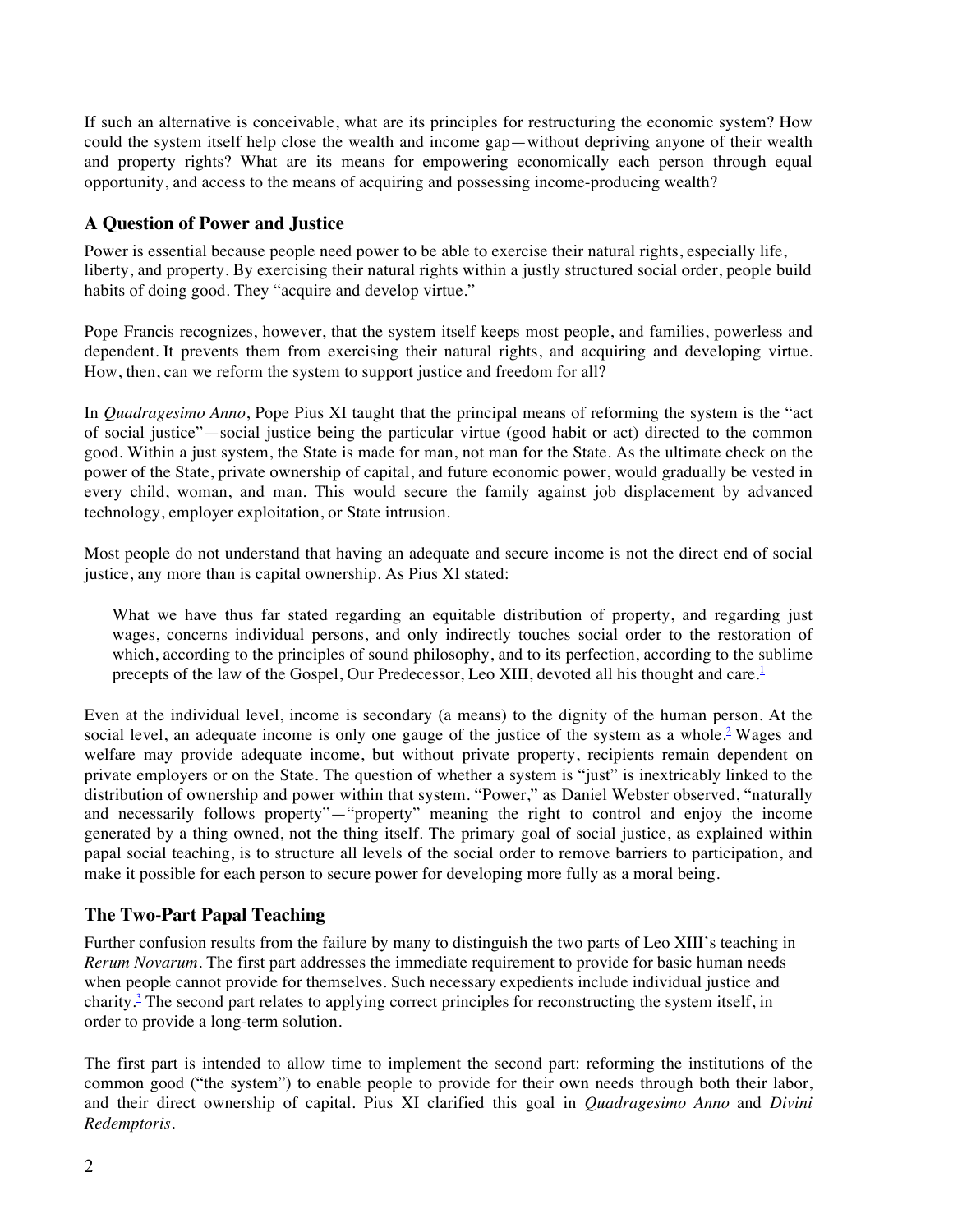While capitalism and socialism are both morally inconsistent with Catholic teaching, socialism is the greater danger. Capitalism nominally accepts natural rights such as life, liberty, and property cornerstones of Catholic social teaching. These, however, are distorted in application, especially by preventing or inhibiting participation by everyone.

Socialism abolishes the concept of natural rights by making their exercise—particularly the exercise of property rights (control over what is owned, and the right to its income)—contingent upon something other than human nature. Socialism places the right to control the means of production in the State, and in its bureaucracy. What makes socialism especially dangerous is that it seems so close to what the Church teaches that many people do not see the difference.

Socialism's promise to take care of everyone seems to reflect the first part of the papal teaching. By imposing a false equality of results, however, socialism concentrates power in those who control the State—which guarantees many being without property, being without power, and being dependent on the State. Socialism functionally overloads government—civil society's only legitimate monopoly—so that "the State  $\{is\}$  overwhelmed and crushed by almost infinite tasks and duties." $\frac{4}{3}$ 

Capitalism's self-delusion—that it provides everyone with the same chance to become rich—seems to fulfill the second part of the papal teaching. However, as promoted by adherents, like Ayn Rand and Milton Friedman, capitalism glorifies greed. It turns a blind eye to this reality, and fails to lift unjust institutional barriers that prevent most people from even making a decent living.

Capitalism imposes "a yoke little better than that of slavery itself"<sup>5</sup> through ever-increasing dependency on the State for jobs or welfare. As Hilaire Belloc predicted in *The Servile State*, this differs from socialism only in the details. Clearly, a new economic framework offering structural solutions is needed in order to transcend the errors of both capitalism and socialism.

The "Just Third Way" of the interfaith Center for Economic and Social Justice (CESJ) addresses the second part of the papal teaching: removing systemic barriers that inhibit or prevent each person's full participation in the common good. This social justice-based, free-market economic system would empower people to meet their own needs through their own labor and capital.

The Just Third Way synthesizes three essential elements. The first is the social doctrine of Pius XI as analyzed by CESJ co-founder and social philosopher, Father William J. Ferree, S.M., Ph.D. The second is the binary economics of lawyer, and expanded ownership economist, Louis O. Kelso. The third is the three principles of economic justice first systematized by Kelso with his co-author, the Aristotelian-Thomist philosopher, Mortimer J. Adler.

#### **The Social Doctrine of Pius XI**

At the heart of the Just Third Way is Pius XI's revolutionary understanding of social justice, and its particular act. According to Ferree, Pius XI's breakthrough in moral philosophy was to identify social justice as a particular virtue distinct from the general virtue of legal justice.<sup> $6$ </sup>

This is a critical distinction. Where a general virtue is necessarily indefinite, and has no specific act, a particular virtue is, in a sense, defined by its act. A general virtue cannot, therefore, be defined with any precision, while a particular virtue must be defined with scientific accuracy. As Ferree explained:

Social Justice is not at all the vague and fuzzy "blanket word" that gets into so many popular speeches. It is an absolutely clear and precise scientific concept, a special virtue with definite and rigid obligations of its own. $\frac{7}{2}$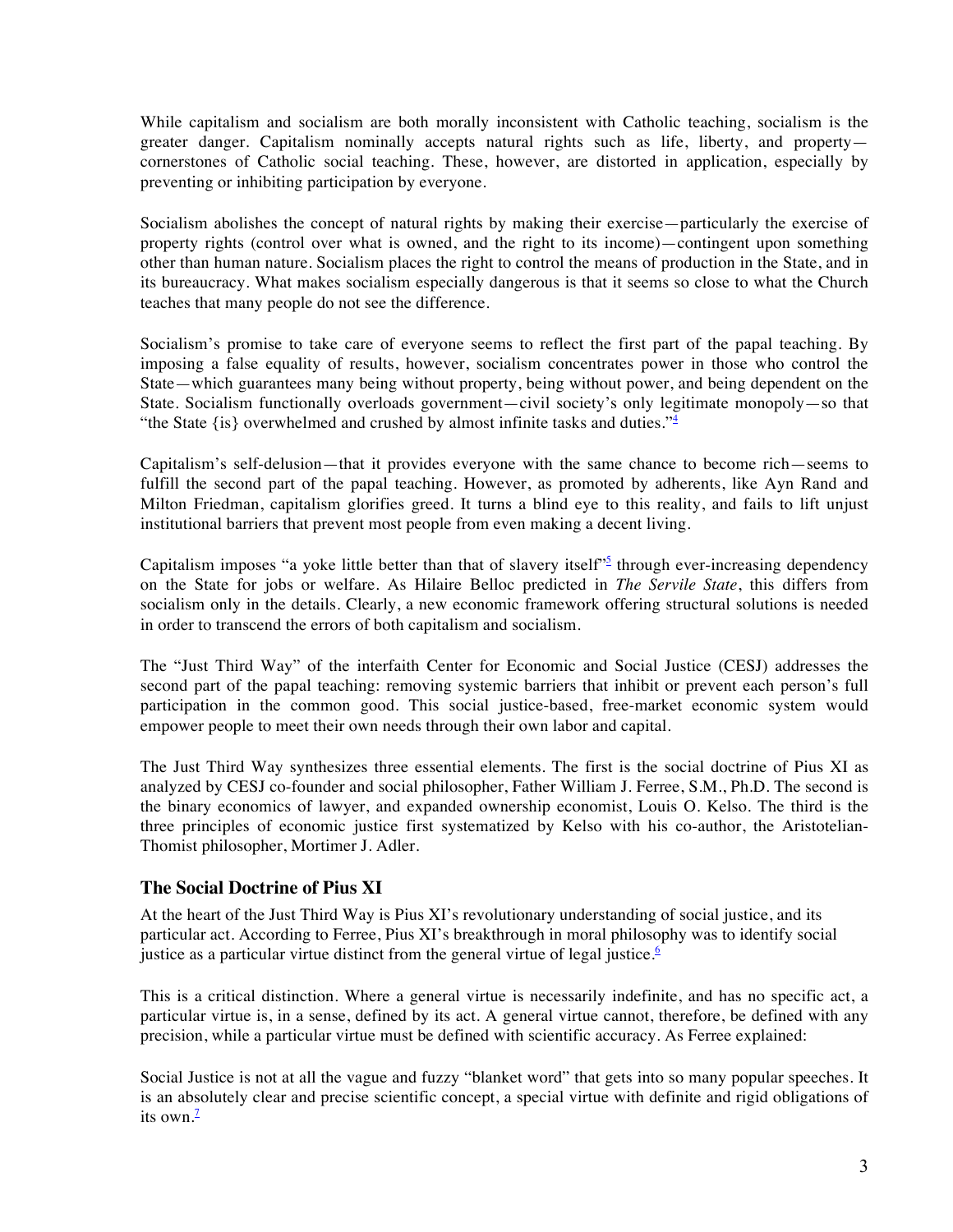Thus, where legal justice as a general virtue involves acts of individual virtue that have an *indirect* effect on the common good, social justice is a *particular* virtue to reform "social tools" (institutions) to enable people to have a *direct* effect on the common good. Institutional injustices that seemed hopeless can be resolved when people organize in groups to reform and restructure their institutions. As Ferree concluded:

The completed doctrine of Social Justice places in our hands instruments of such power as to be inconceivable to former generations. $\frac{8}{3}$ 

#### **Binary Economics**

Kelso's binary economics, the systems theory underlying the Just Third Way, is found primarily in the two books he co-authored with Adler: *The Capitalist Manifesto*, and *The New Capitalists*. <sup>9</sup> The titles are misleading, as the system Kelso described can only be called "capitalism" if by "capitalism" is meant "the use of capital." $\frac{10}{10}$ 

"Binary" means "consisting of two parts." Kelso divided the factors of production into two, all-inclusive, categories—the human ("labor"), and the non-human ("capital"). The central tenet of binary economics is that there are two components to both productive output and to income: (1) that generated by human labor, and (2) that generated by capital.

Binary economics holds that broad-based affluence and economic freedom, as opposed to financial insecurity and economic dependency for the many, is achievable. This is possible through the widespread ownership of constantly improved capital instruments, and social institutions to produce more consumable goods with less labor-based input, and more efficient use of scarce resources. All other things being equal, binary economics holds that if ownership of productive capital is widespread within a global, technologically-advancing economy, rates of sustainable growth will be optimal.

#### **Four Pillars and Three Principles**

Respect for human dignity, the goal of the papal teaching, lies at the heart of what CESJ calls "the Four Pillars of a Just Market Economy" of binary economics, and the Just Third Way. Binary economics recognizes a natural synergy, as opposed to an unavoidable trade-off, between economic justice, and efficiency within a global free marketplace. Rejecting *laissez-faire* assumptions, binary economics holds that a truly free and just global market requires:

- **A limited economic role for the State:** "Man precedes the State, and possesses, prior to the formation of any State, the right of providing for the substance of his body." $\frac{11}{11}$
- **Free, open, and non-monopolistic markets** within an understandable and fair system of laws as the most objective and democratic means for determining just prices, just wages, and just profits (the residual after all goods or services are sold). "Let the working man and the employer make free agreements, and in particular let them agree freely as to the wages; nevertheless, there underlies a dictate of natural justice more imperious and ancient than any bargain between man and man." $\frac{12}{2}$
- **Restoration of private property,** especially in corporate equity, and other forms of business organization. "Property" is not the thing owned, but the natural, inalienable right to be an owner (i.e., "access"—the generic right of dominion), and the socially determined and limited rights of ownership (i.e., "use"—the universal destination of all goods). The *rights of property* include the enjoyment of the fruits, or profits, of what is owned. As Kelso put it, "Property in everyday life, is the *right of* control"<sup>13</sup> as well as enjoyment of the income. As all the popes from Leo XIII through Francis have asserted, people should control what is owned, and enjoy the income it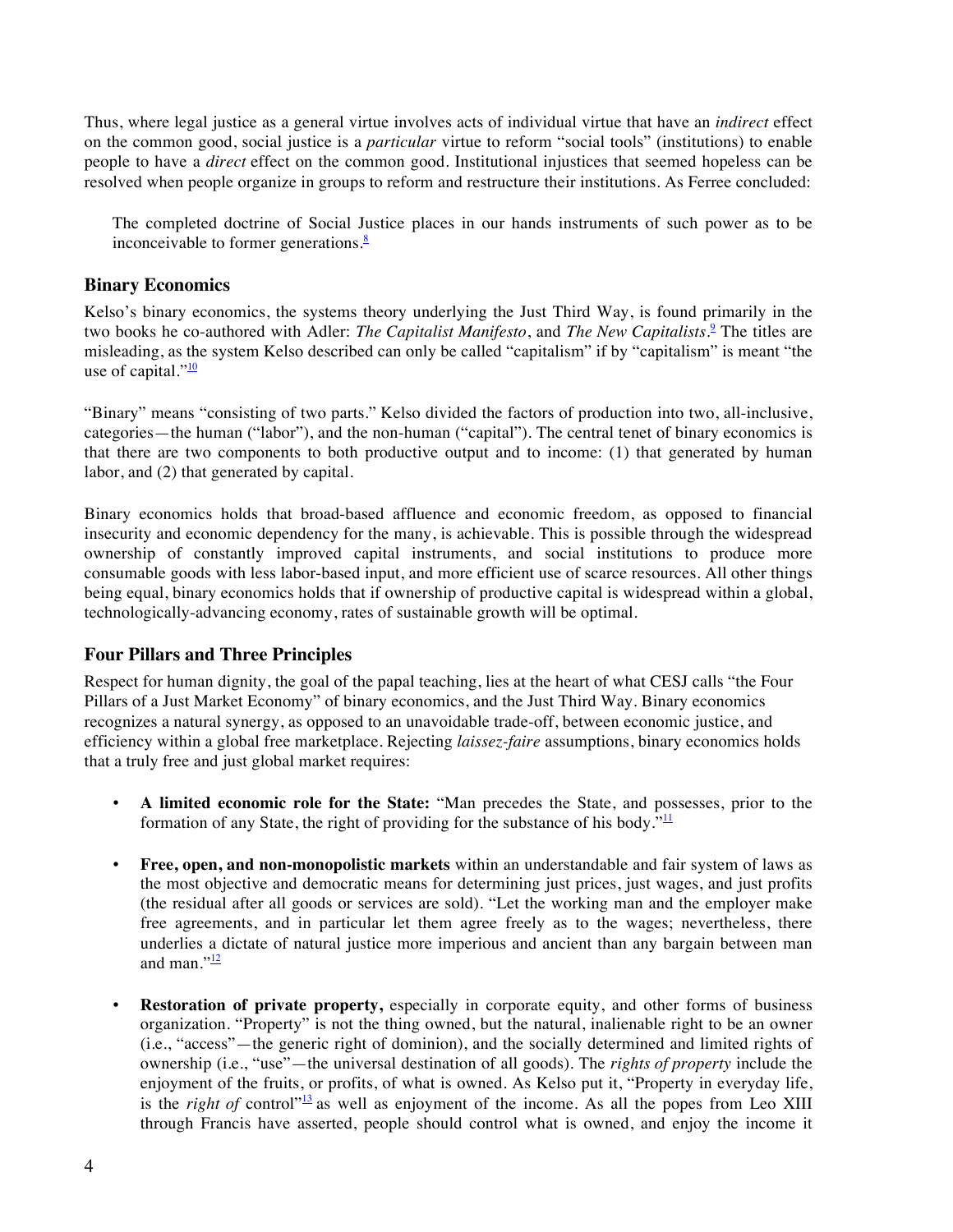generates. We must own, not be owned. "A working man's little estate … should be as completely at his full disposal<sup>14</sup> as are the wages he receives for his labor. But it is precisely in such power of disposal that ownership obtains, whether the property consist of land or chattels." $\frac{15}{15}$ 

• **Widespread capital ownership,** individually, or in free association with others. As Leo XIII said, "The law … should favor ownership, and its policy should be to induce as many as possible of the people to become owners." $\frac{16}{16}$ 

### **The Principles of Economic Justice**

Three basic principles of economic justice underpin these four pillars of a just market economy. These were first articulated as interconnected systems' principles in Chapter 5 of Kelso and Adler's *The Capitalist Manifesto*, and later refined and integrated by CESJ into the social doctrine of Pius XI as analyzed by Ferree.

Like the three legs of a tripod, the three principles of economic justice operating together provide the framework for a just and stable economic order. Like a tripod, if even one principle is missing or violated, the structure collapses.

The three essential principles of economic justice are:

- **Participative Justice**. This principle defines how one makes input to the economic process in order to make a living. It requires equal opportunity in gaining access to private property in (control over, and enjoyment of the income from) productive assets, as well as equality of opportunity to engage in productive work. Participative justice does not guarantee equal results, but requires that every person be guaranteed, by society's institutions, the equal human right to make a productive contribution to the economy, both through one's labor (as a worker), and through one's productive capital (as an owner). This principle rejects monopolies, special privileges, and other social barriers to economic self-reliance and personal freedom.
- **Distributive Justice**. "The most classical form" <sup>17</sup> of distributive justice, the out-take principle, is based on the exchange, or market value, of one's economic contributions. This is the principle that all people have a right to receive a proportionate, market-determined, share of the value of the marketable goods and services they produce with their labor contributions, their capital contributions, or both. This respects human dignity by making every producer's and consumer's economic vote count.
- **Social Justice**: As the feedback and corrective principle, social justice governs participative and distributive justice, enabling both to operate properly. Within an economic system, social justice restores balance between overall production and consumption. It rebalances participative justice and distributive justice when the system violates either essential principle. Social justice includes a concept of limitation that discourages personal greed, and prevents monopolies and barriers to participation.

In general, social justice embodies the principles of solidarity and subsidiarity: every person has a moral responsibility to organize with others to correct organizations, institutions, laws, and the social order itself, at every level, whenever the principles of participative or distributive justice are violated, or not operating properly. The application of social justice to the common good of specific economic institutions brings those institutions into conformity with the demands of the common good of all society.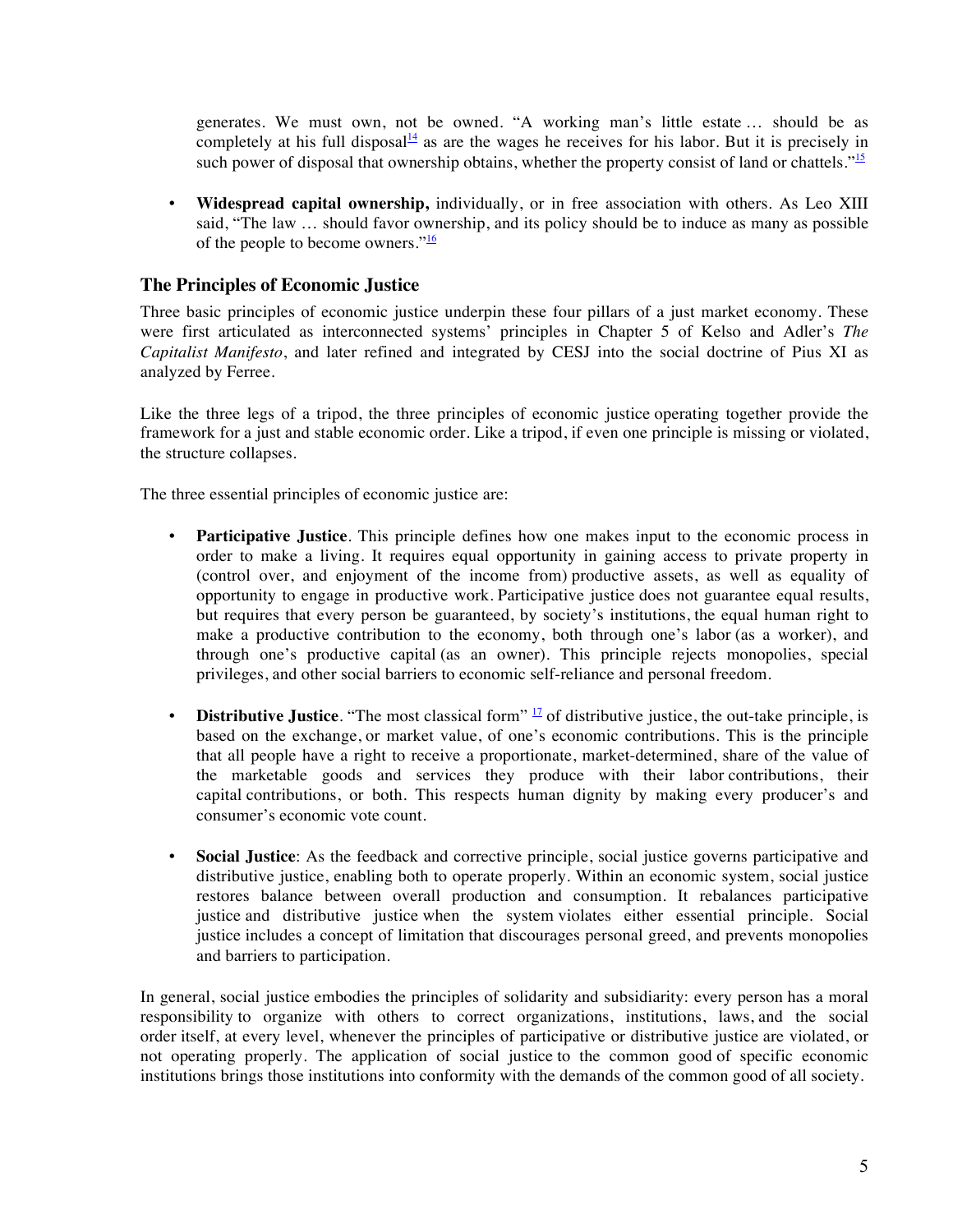## **The Act of Social Justice**

Confusion over the principles of papal social teaching leads to misapplications of those principles. The case of Catholic commentator, Mr. Thomas Storck, is illustrative.<sup>18</sup> Storck's misunderstanding of social justice as defined by Pius XI is apparent in his confusing it with legal justice. As he asserts:

…it is legal justice that brings us to social justice, *for essentially they are the same thing*, or rather, social justice is a part of legal justice, or it is legal justice under a different aspect which emphasizes different facets of the virtue. $\frac{19}{12}$ 

According to Ferree, the general virtue of legal justice and the particular virtue of social justice both have the common good as their object—the common good being that vast network of institutions within which people realize their individual goods. Social justice, however, has a particular (direct) act, while legal justice does not.

To explain, Aristotle loosely defined legal justice as "virtue entire."<sup>20</sup> "The Philosopher" divided legal justice into matters affecting the life of the individual ("all the things with which the good person is concerned"<sup>21</sup>), and matters affecting the life of the individual as a member of society ("all the acts of virtue commanded by law" $22$ ). He believed this can lead to a conflict between being a good person, and being a good citizen (who obeys the law, no matter how unjust).

Socialists attempt to resolve this conflict by asserting the primacy of social virtue over individual virtue, and capitalists by claiming that of individual virtue over social virtue. According to Ferree, however, only the act of social justice can resolve the conflict, making it possible to be both a good person, and a good citizen, by bringing the structuring of institutions and laws in line with moral principles.

Legal justice can consequently only affect the common good through the indirect effect that acts of individual virtue have on the social order. Ferree noted, for example, how under legal justice, a citizen's obeying a just law has a positive, but indirect, effect on the common good.

In contrast, the act of social justice enables people as members of organized groups joined in solidarity, to influence, build, and correct unjust social institutions—thereby acting directly on the common good itself. Acts of social justice, while a moral obligation, must not be coerced. Individuals organizing for social change must do so on a purely voluntary basis, relying on the natural right of free association (liberty/contract) for their effectiveness. $\frac{23}{2}$ 

# **The Results of Confusion**

Equating legal and social justice confuses acts of *individual* charity and commutative and distributive justice, with acts of *social* charity and justice. Without that clear distinction, social justice changes from the virtue that seeks to make individual virtues possible, to a replacement for individual virtues. The act of social justice changes from each individual's personal responsibility,  $\frac{24}{3}$  to a demand that "somebody else" does something. $\frac{25}{2}$ 

"Charity is the soul of justice," as John Paul I reminded us.<sup>26</sup> When, however, the essential differences between justice and charity are lost—along with the distinctions between general and particular, individual and social, even natural and supernatural virtues—we can fall unconsciously into the moral trap where the end justifies the means. Eventually the whole of moral philosophy degenerates into moral relativism. Expedience, not principle, determines the legitimacy of any act.  $27$ 

A graphic example of this confusion is seen in Storck's misidentification of the "just wage" as Pius XI's desired end of reforming the system through acts of social justice. $\frac{28}{2}$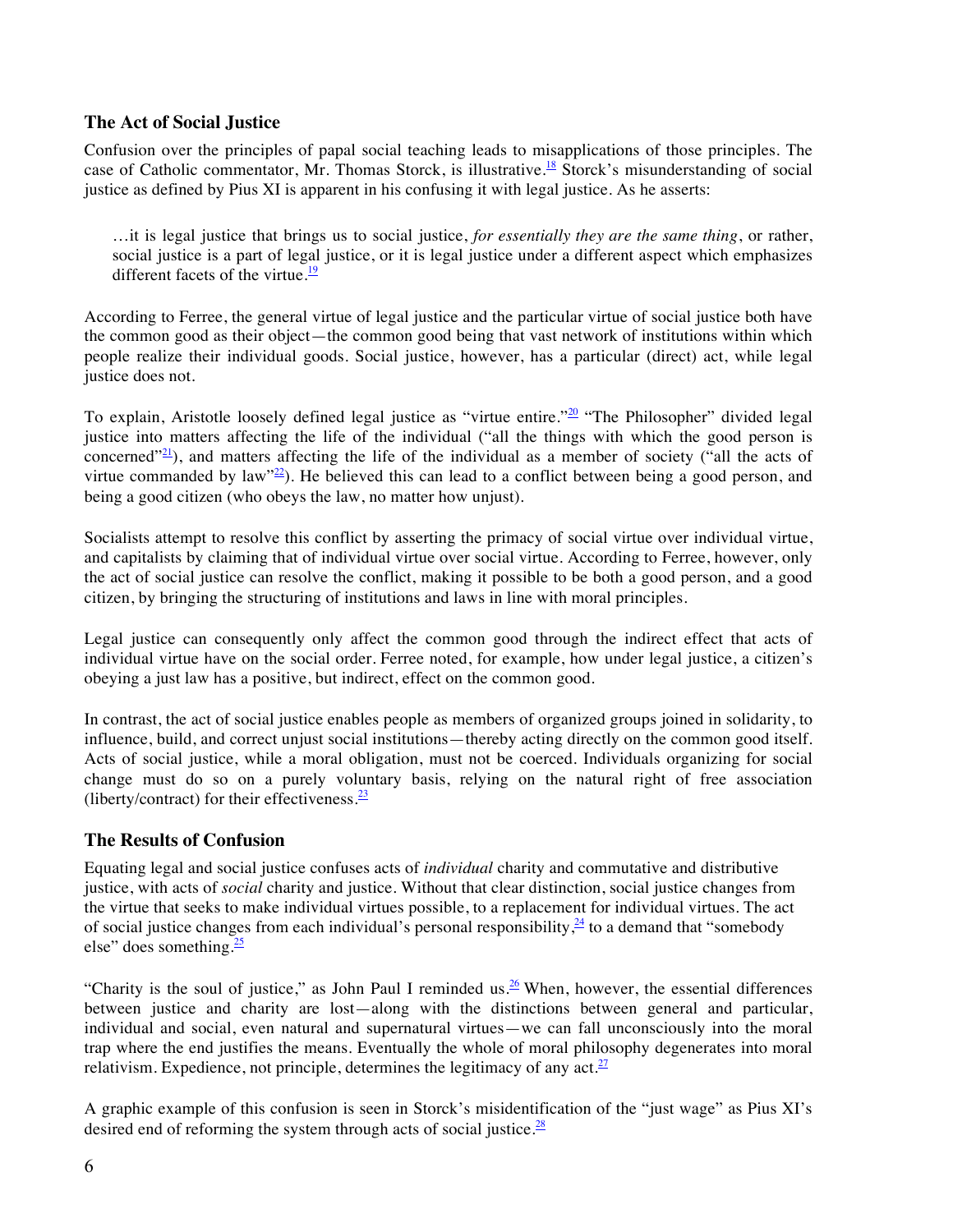CESJ has always defended the just wage *contract* (along with the just price and just profit determined in a free and non-monopolistic market) as an essential element of an economically just *system*. <sup>29</sup> Along with Kelso and Adler, however, CESJ points out the inadequacies and consequent injustices of the wage system.

Under both capitalism and socialism, the wage system creates a widening gap between workers and owners. Few own the productive wealth that displaces millions of jobs worldwide. Most people are dependent on these owners, or the government, for their job or welfare incomes.

Widespread capital ownership, on the other hand, is the keystone of the social doctrine of both Leo XIII and Pius XI, and the chief means of protecting and maintaining human dignity. The necessity of universal citizen access to equal opportunity, and the means to acquire and own capital, becomes increasingly evident in today's global, high-tech world.

Human labor is rapidly being displaced by automation, robotics, and artificial intelligence. The act of raising wages does not address this reality, as it only increases costs and prices, and adds to the cost of living for everyone, especially the poor.

In common with most economists and academics today, however, Storck "missed the boat."<sup>30</sup> As Ferree explained:

Toward the end of the nineteenth century, Pope Leo XIII, in his encyclical letter, *Rerum Novarum*, defended the legitimacy of private ownership of the new "Capital Tools" against all forms of collectivism on the ground that private property was essential to the safeguarding of human dignity against concentrations of arbitrary power under the pretext of public welfare. . . .

This theme was developed, with ever-increasing clarity and force, by successive Pontiffs up to the most recent statements of John Paul II; but it was Pius XI who did most to give it a permanent place in Western thought as an integral part of a whole new "Social Morality" which he proposed to the world, to parallel the individual morality which Western civilization had already developed. $\frac{31}{2}$ 

#### **The Slavery of Past Savings**

All this philosophizing, however, would remain an academic exercise if it were not bound to another flawed assumption embedded in the monetary, tax, and economic policies of every government on earth. This is "the slavery of {past} savings." This is the assumption that neutralized Fulton Sheen's advocacy of widespread capital ownership in, e.g., *Freedom Under God*<sup>32</sup> in 1940, nearly two decades before Kelso and Adler began publishing.

While the philosophical framework in *The Capitalist Manifesto* is key to understanding the principles of the Just Third Way, Professor Robert Ashford (an internationally recognized authority and author on binary economics) considers Kelso and Adler's second book, *The New Capitalists*, more important in terms of applying the principles so as to achieve an economically just society. This is highlighted by its subtitle: "A Proposal to Free Economic Growth from the Slavery of Savings."

Many people, and most economists, assume that the only way to finance new capital formation is to produce more than one consumes, and accumulate the excess in the form of money savings.

As technology advances and displaces human labor, however, a problem arises. Most workers are unable to save enough out of their wages to purchase the new capital that replaces them. The problem gets worse as more efficient, and relatively less expensive, technology forces down a market-based value of some sources of labor.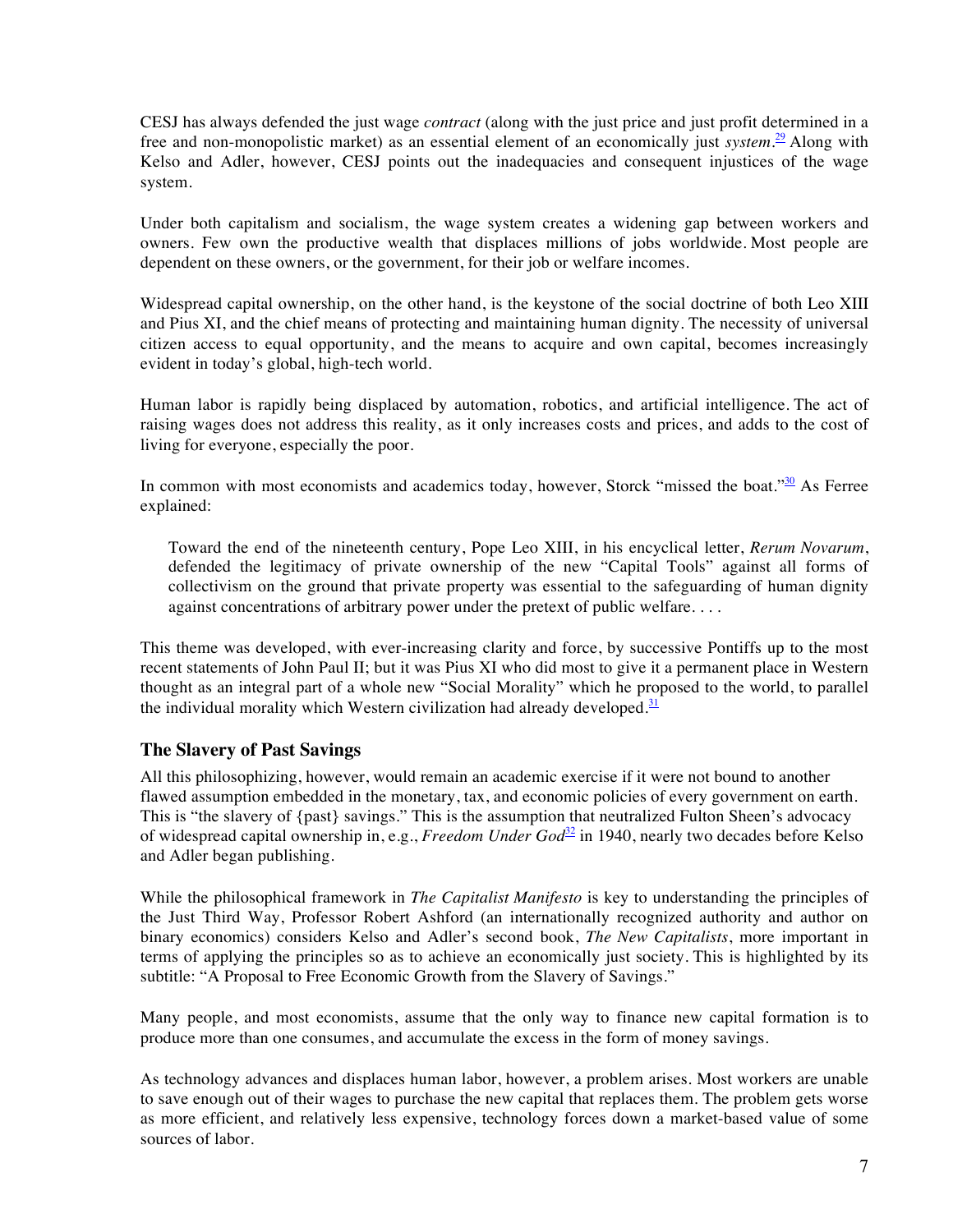# **Bad Application v. Good Principle**

Leo XIII and Pius XI assumed—incorrectly, I believe—that universal capital ownership must be financed using past savings. They recommended that workers be paid more (via a "living" or "family" wage) to enable them to save enough to purchase capital.

Unfortunately, this recommendation led commentators to mistake the means for the end. They missed the point that paying higher-than-market-value wages was intended to serve two different purposes. The first purpose was to address the immediate need to redistribute existing wealth in order to take care of people in the short term, while a permanent solution was being developed and implemented. The second purpose was to provide the source of financing for widespread capital ownership.

Realizing the impracticality of most workers being able to save enough out of wage income to purchase an adequate capital stake, most commentators relegated the goal of the permanent, structural solution widespread capital ownership to empower ordinary people—to the status of a prudential matter. They then elevated the temporary expedient—paying people more than the market value of their labor to increase income—to the status of a permanent solution.

Within the traditional wage system framework, and the constraints imposed by the slavery of past savings, paying an objectively determined just wage, or enabling every person to have equal access to the opportunity and means to own productive capital, becomes virtually impossible. Consequently, as no one is required to do the impossible, both the just wage (as determined in a free and non-monopolistic market) and widespread capital ownership (as a fundamental pillar of a just market economy) have been largely disregarded by academics and policymakers.

Worse, in trying to address the overriding need to take care of people's basic needs, some commentators have redefined the underlying principles themselves. Natural rights of life, liberty, and especially, property, they assert, are not truly inalienable because that would mean that some people can keep things, when others need them. Under this destructive assumption, Msgr. Ronald A. Knox explained in his book, *Enthusiasm: A Chapter in the History of Religion*, the ungodly, greedy, sinful, and unworthy have no rights. $\frac{33}{2}$ 

Consequently, natural rights must be redefined to meet modern conditions. Despite clear warnings,  $\frac{34}{2}$  wellmeaning people, confusing justice and charity, conclude that no one truly owns when others are in need. Distribution on the basis of need (not relative contribution) becomes both a fundamental principle, and a "practical" solution, rather than a temporary expedient until the system can be reformed. Employers must, therefore, pay a "living wage," the State must redistribute existing wealth, and "the logic of gift" must replace free and willing exchange as the operating principle directing economic activity.

#### **The Power of Future Savings**

The goal of widespread capital ownership, however, begs the question of how people without past savings, or the capacity to reduce consumption in order to save, are to finance it.

The answer is found in the science of finance. As Harold G. Moulton explained in his book, *The Formation of Capital*, and Louis Kelso reiterated in his book with Mortimer Adler, *The New Capitalists: A Proposal to Free Economic Growth from the Slavery of Savings*, no rational person invests in new capital unless it is reasonably expected to pay for itself out of its own profits in the future. This is called "financial feasibility."

Instead of using past reductions in consumption, it is possible, even preferable, to finance using commercial bank loans, backed by future profits tied to future increases in production. This is available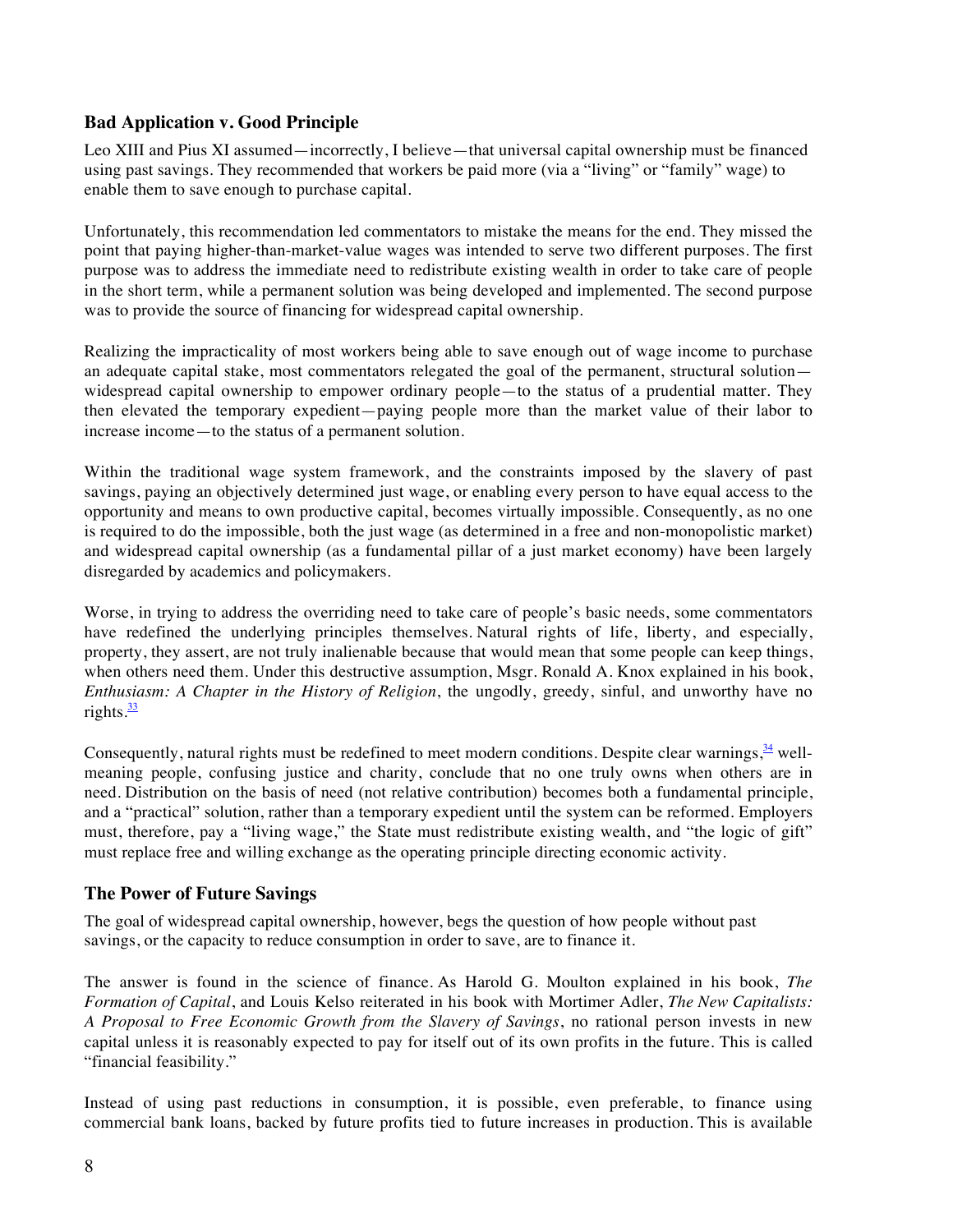today for 100 percent worker-owned companies under current U.S. law for Employee Stock Ownership Plans (ESOPs).

Social justice would promote laws to extend access to bank-financed capital credit to all citizens as a fundamental human right, like the right to vote. Therefore, everyone would be able to purchase capital by promising to pay for the capital once it becomes profitable, assuming that the promise is good, and the capital does, in fact, make a profit. To secure the lender against the risk of loss if the capital is not profitable, the borrower should also have collateral: other wealth to make good on the promise.

Commercial and central banks were invented to turn creditworthy promises into money so that lack of liquid savings would not be a bar to production. Similarly, insurance was invented to spread the risk of loss from one to many.

Kelso realized that combining the money creating powers of commercial and central banks, with capital credit insurance to replace traditional forms of collateral, would make it possible for people without savings ("the poor") to purchase capital on the same terms as people with savings ("the rich"). He demonstrated the feasibility of his idea with the Employee Stock Ownership Plan (ESOP).

By means of an ESOP, employees of a corporation can purchase shares of the company on credit, and repay the loan out of the future pre-tax profits of the corporation. Today in the United States, millions of workers have become part owners of the thousands of companies that employ them, without risking their personal savings or, in most cases, without taking any reductions in pay or benefits. CESJ has proposed a "Capital Homestead Act" that would enable every person (even those who cannot work) to realize Kelso's ultimate vision of equal access to capital ownership and private property as a fundamental human right.

#### **Why the World Needs an Encyclical on Economic Justice**

Given the widespread misunderstanding of Catholic social teaching, there is a great need for clarification of what is meant by "economic justice," particularly as it relates to the dignity and empowerment of each person within the globalized and high tech economies of the 21st century. It would, therefore, be appropriate and timely, we believe, for Francis to issue an encyclical to teach the principles of economic justice.

This would help guide people everywhere in the challenge of redesigning their basic economic laws and institutions—especially monetary, financial, and tax systems that are today widening the gap between the richest few, and the majority of humanity. The goal would be to extend universal and equal capital ownership opportunities in the future without harming property rights of existing owners—to lift up the 99 percent without pulling down the one percent.

The primary focus of such an encyclical would be the economic empowerment and full development of every person based on the three principles of economic justice: (1) participative justice, (2) distributive justice, and (3) social justice. To clarify further, the encyclical might explain fundamental principles of natural law, the difference between principle and application of principle, and the reconciliation of individual ethics and social ethics by means of the act of social justice.

As Leo XIII said in *Rerum Novarum*, much good will result if our economic institutions are redesigned to enable "as many as possible of the people … to become owners" at the earliest opportunity. The principles of economic justice, once understood and applied, would create that opportunity, and open up the means for every human being to live with dignity, and to work with others to build a society of truth, beauty, love, and justice for all.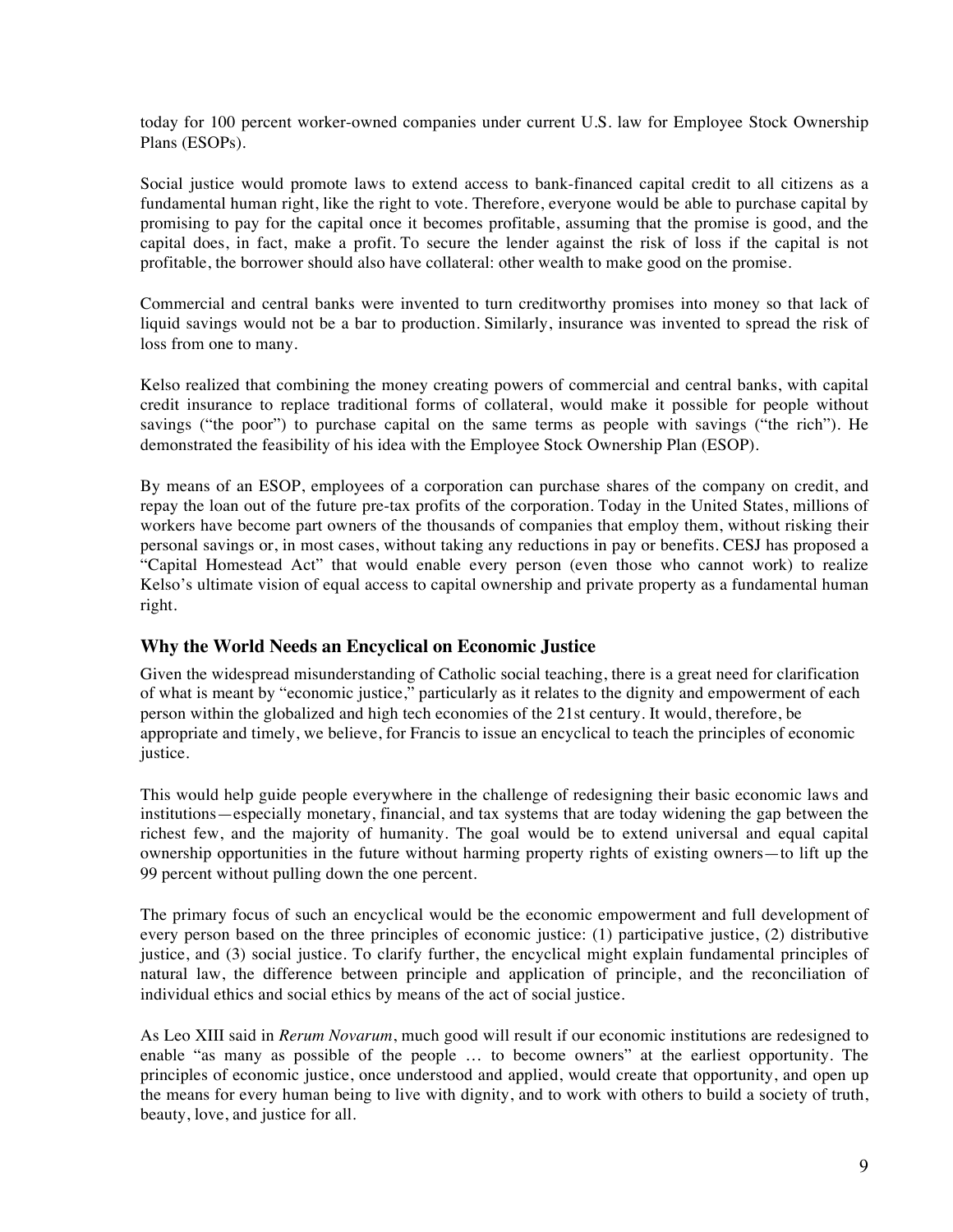#### *Norman G. Kurland, CESJ president, and Dawn K. Brohawn, CESJ Director of Communications, contributed to this article.*

\_\_\_\_\_\_\_\_\_\_\_\_\_\_

\_\_\_\_\_\_\_\_\_\_\_\_\_\_

- 1. *Quadragesimo Anno*, § 76. ↩
- 2. *Laborem Exercens*, § 19.  $\rightarrow$
- 3. *Rerum Novarum*, § 22.  $\rightarrow$
- 4. *Quadragesimo Anno*, § 78. ↩
- 5. *Rerum Novarum*, § 3.  $\leftrightarrow$
- 6. Rev. William J. Ferree, S.M., Ph.D., *Introduction to Social Justice*. New York: Paulist Press, 1948, 8-10.  $\mathbf{\overline{u}}$
- 7. Ibid., 12.  $\leftrightarrow$
- 8. Ibid., 56.  $\leftrightarrow$
- 9. Louis O. Kelso and Mortimer J. Adler, *The Capitalist Manifesto,* New York, Random House, 1958; and Louis O. Kelso and Mortimer J. Adler, *The New Capitalists: A Proposal to Free Economic Growth from the Slavery of Savings,* New York, Random House, 1961. See also Robert H. A. Ashford and Rodney Shakespeare, *Binary Economics: The New Paradigm.* Lanham, Maryland: The University Press of America, 1999.  $\rightarrow$
- 10. Cf. "If the use of capital is capitalism, then everything is capitalism." G.K. Chesterton, "The Beginning of the Quarrel," *Collected Works*, Vol. V. San Francisco, California: Ignatius Press, 1987, 43. ↩
- 11. *Rerum Novarum*, § 7. ↩
- 12. Ibid., § 45.  $\leftrightarrow$
- 13. Louis O. Kelso, "Karl Marx: The Almost Capitalist," American Bar Association Journal, March 1957; Hilaire Belloc, *An Essay on the Restoration of Property*. New York: Sheed and Ward, 1936, 16-17. Cf. Rev. Matthew Habiger, O.S.B., Ph.D., *Papal Teachings on Private Property, 1891-1981*. Lanham, Maryland: University Press of America, 1990.  $\leftrightarrow$
- 14. In context, "disposal" refers to control and enjoyment of the income.  $\leftrightarrow$
- 15. *Rerum Novarum*, § 5. ↩
- 16. Ibid.,  $\S$  46.  $\leftrightarrow$
- 17. *Compendium of the Social Doctrine of the Church*, § 201.  $\rightarrow$
- 18. Thomas Storck, "Social Justice According to Pius XI," Homiletic and Pastoral Review, December 26, 2012, http://www.hprweb.com/2012/12/social-justice-according-to-pius-xi/, accessed May 5, 2015.  $\rightarrow$
- 19. Ibid.  $\rightarrow$
- 20. *Ethics*, 1130a10. ↩
- 21. Ibid., 1130b4.  $\leftrightarrow$
- 22. Ibid., 1130b24, 1129b23. ↔
- 23. *Quadragesimo Anno, § 87.* ↩
- 24. Ferree, Introduction to Social Justice, op. cit., 52-53.  $\leftrightarrow$
- 25. William J. Ferree, *Forty Years After*, unpublished ms., cir. 1984. ←
- 26. John Paul I, General Audience, Wednesday, September 6, 1978.  $\rightarrow$
- 27. Cf. Heinrich Rommen, *The Natural Law*. Indianapolis, Indiana: Liberty Fund, Inc., 1998, 51-52  $\rightarrow$
- 28. Storck,  $loc. cit. \rightarrow$
- 29. *Quadragesimo Anno*, § 64; cf. George O'Brien, S.J., *An Essay on Medieval Economic Teaching.* London: Longmans, Green & Co, 1920, 102-155.  $\rightarrow$
- 30. William J. Ferree and Norman G. Kurland, "Remarks for the Hearing Before the Lay Commission on Catholic Social Teaching and the U.S. Economy," From *Capitalist Production to Human Development: Completing the Industrial Revolution*, September 11, 1984, § 10.  $\rightarrow$
- 31. Ibid.,  $\S 9. \rightarrow$
- 32. Fulton J. Sheen, *Freedom Under God*. Arlington, Virginia: Economic Justice Media, 2013. <u>•</u>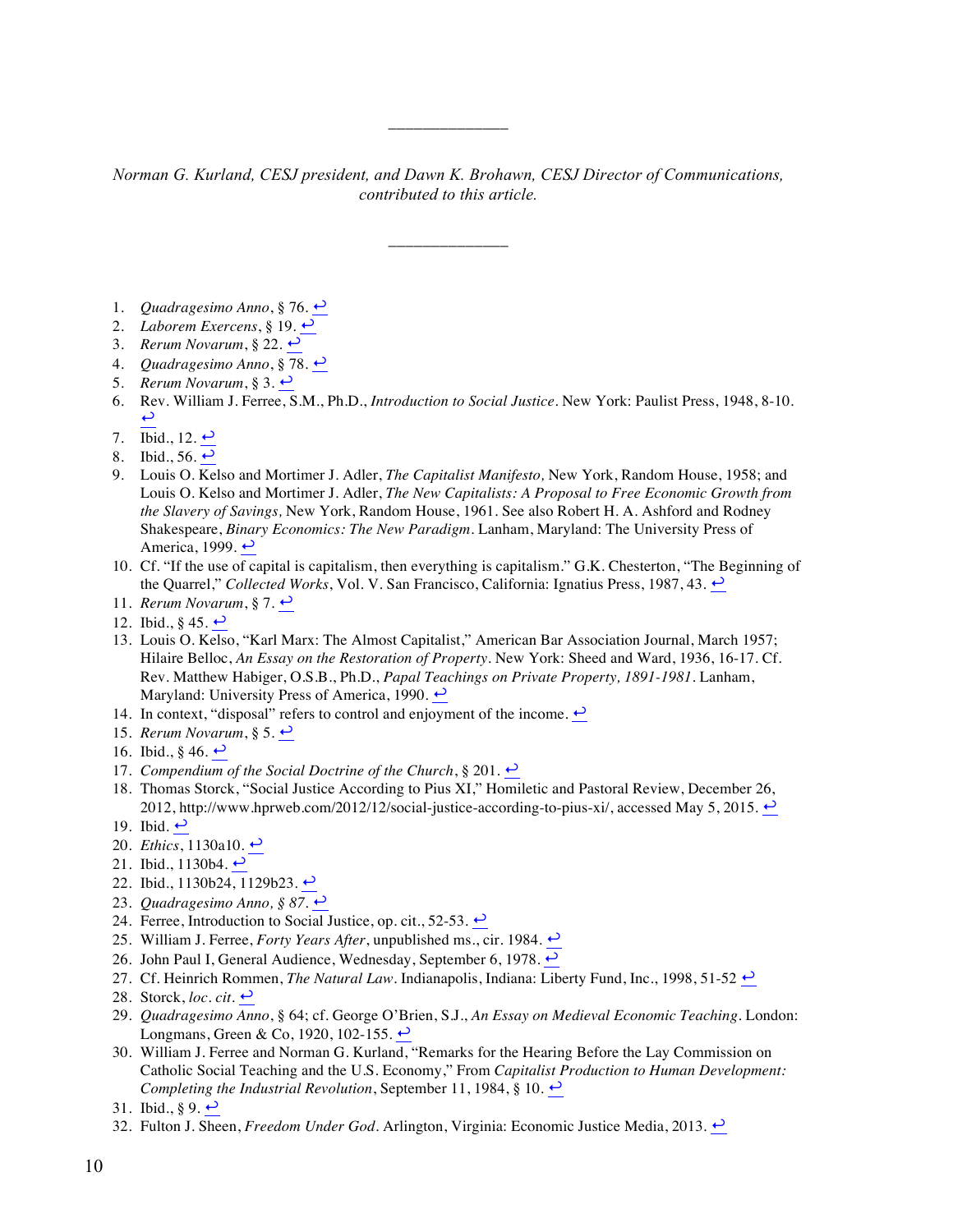- 33. Ronald A. Knox, *Enthusiasm*. New York: Oxford University Press, 1961, 584; cf. Karl Binding and Alfred Hoche, *Die Freigabe der Vernichtung Lebensunwerten Lebens.* Felix Meiner Verlag, Leipzig, 1920. ↩
- 34. *Rerum Novarum*, § 22. ↩

# **Comments**

1. *Maria* says:

June 15, 2015 at 10:39 am

Excellent article, I'm so glad to finally read something on Catholic Social Teaching that makes logical sense. Thank you!

2. *John Samaha* says:

#### June 15, 2015 at 1:10 pm

Right on target. Bull's eye for Catholic,social teaching.

3. *Guy Stevenson* says:

#### June 15, 2015 at 2:59 pm

Most articles on Catholic Social teaching are, one step forward with three steps back. This article is one step back with three steps forward. YES! I'm in agreement, the World needs an Encyclical on Economic Justice — Thanks, Michael Greaney/Just Third Way.

4. *Robert* says:

#### June 16, 2015 at 10:55 pm

The Church does not teach economic equality and income redistribution. It teaches us not to covet the property of our neighbor. The problem of economic disparity is not a political one, it's a moral one. It's the product of the sin of greed. The Church's job is to teach us faith and morals. Getting into political policy debates with the secular world is where we have always gotten into trouble. Besides even the least economically disadvantaged among us in this modern age have a much higher standard of living than the wealthy of old. Our free capitalistic system as served us very well. It's our individual moral choices that have caused these economic disparities.

#### Reply



*Michael D. Greaney* says:

#### June 18, 2015 at 4:24 am

Robert, I agree that the Church does not teach economic equality and income redistribution, and neither does CESJ. What we seek is equality of opportunity, not results, and the essential adjunct to equality of opportunity, access to the means — which involves removing barriers to full participation in economic life. What someone does with that equality of opportunity and access to the means is up to him or her.